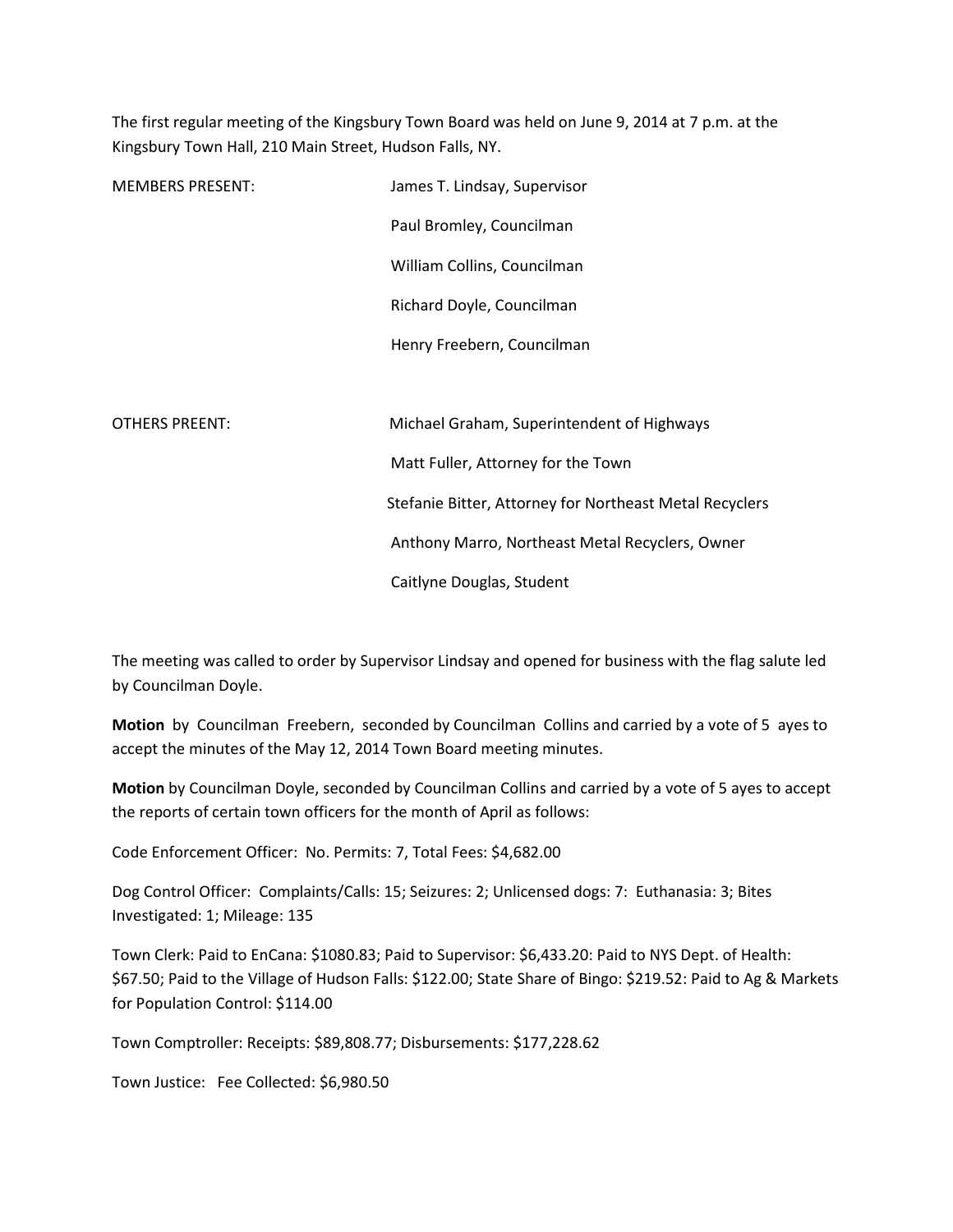A motion by Councilman Freebern, seconded by Councilman Collins and carried by a vote of 5 ayes to contract with Washington County Department of Public Works to mow the roadsides along the County highways. The amount charged, \$4,677.05, is the same as last year's.

Dog Control Officer Frank Diamond will be retiring July 4, 2014. Applications will be reviewed, possibly interviews conducted and a decision will be announced at the next Town Board meeting on June 23, 2014.

A motion by Councilman Bromley, seconded by Councilman Freeborn, carried by a vote of 5 ayes to hire crossing guards for the summer school session at the Hudson Falls Primary School and the Hudson Falls Middle School.

A motion by Councilman Bromley, seconded by Councilman Freebern, carried by a vote of 5 ayes granting approval for the Glens Falls Lions Club annual Duathlon on Sunday, October 12, 2014. The Duathlon, a bike race, will be going through the Town of Kingsbury.

We have yet to receive a renewal contract from Countryside Veterinary. Supervisor Lindsay reported that Dr. James Keller would like to attend the next Town Board meeting to discuss PILOT agreements at his new facility on Queensbury Avenue, the location of the former SPCA.

Supervisor Lindsay reported that Recreation Director Debbie Battiste had encountered some problems with the ordering of the t-shirts from W.B. Mason. Councilman Freebern spoke with Jeff Toney, of W.B. Mason, on three occasions. Councilman Freebern feels they are making every effort to complete the order for the recreation program. After discussion it was decided that W.B. Mason continue to complete the order. It was also decided that in the future, the t-shirt bid be more specific.

A motion by Councilman Bromley, seconded by Councilman Freebern , carried by a vote of 5 ayes to declare 1246 Dix Avenue as real property surplus as follows:

## **TOWN BOARD OF THE TOWN OF KINGSBURY COUNTY OF WASHINGTON, STATE OF NEW YORK**

Resolution No. 8 of 2014 Adopted June 9, 2014, 2014

Introduced by Councilman Bromley Who moved its adoption.

Seconded by Councilman Freebern

## **RESOLUTION DECLARING TOWN OWNED REAL PROPERTY SURPLUS**

**WHEREAS**, the Town Board of the Town of Kingsbury (the "Town") has determined that certain real property located at 1246 Dix Avenue in the Town of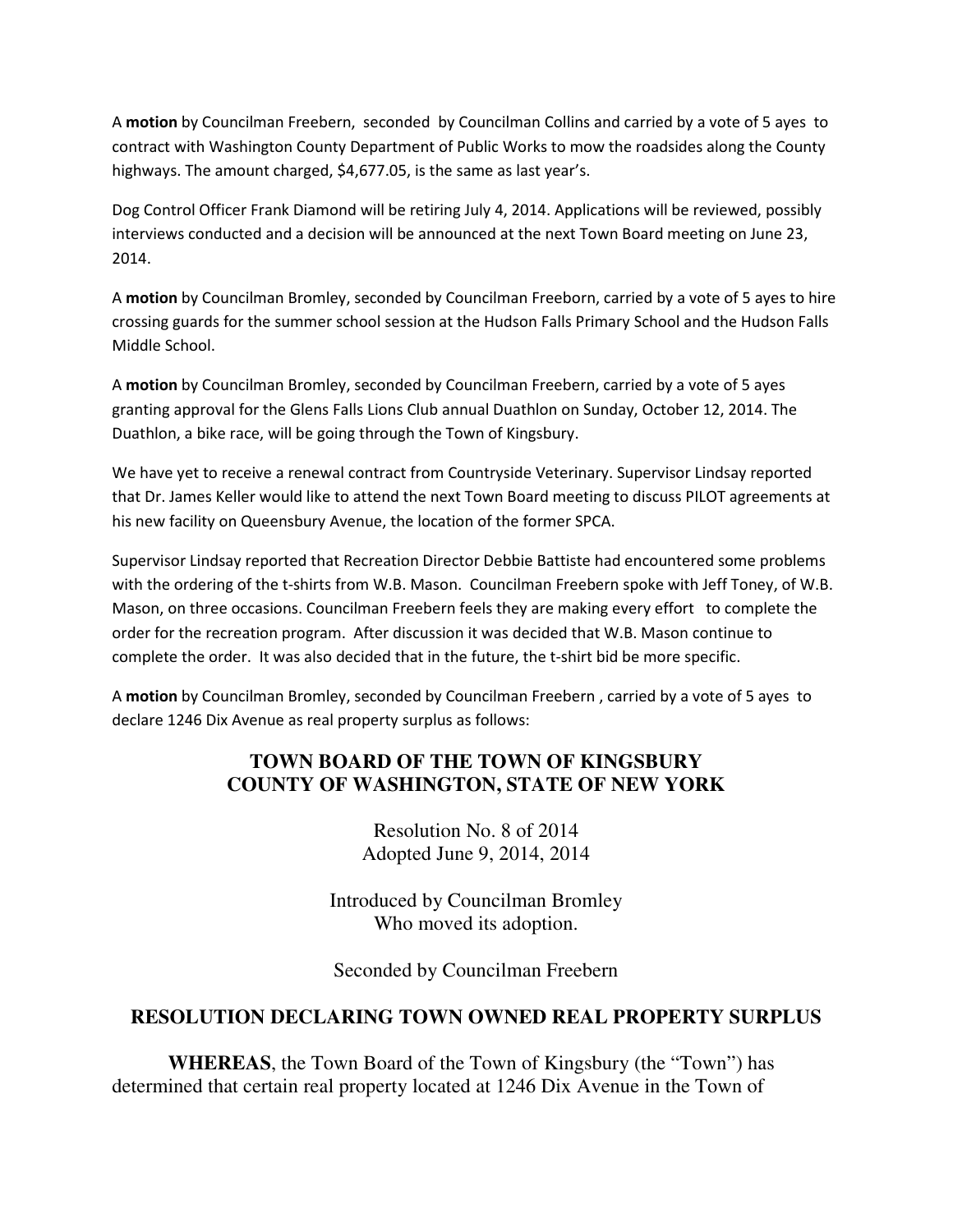Kingsbury, County of Washington and referred to as tax map parcel number 146.14-2-3 (the "Property") consisting of 1.80 +/- acres is no longer needed by the Town; and

**WHEREAS**, the property and its outbuildings previously housed the Town Highway Department and the Town Highway Department has since relocated; and

**WHEREAS**, the Town desires to declare the Property surplus property and further desires to attempt to sell the same; and

**WHEREAS**, the Town is affirming the determination that it is in its best interest to declare the Property surplus and to list the Property for sale with a licensed real estate broker.

**NOW, THEREFORE BE IT RESOLVED THAT** the Town Board hereby declares the real property located at 1246 Dix Avenue in the Town of Kingsbury, County of Washington and referred to as tax map parcel number 146.14-2-3 (the "Property") as surplus; and be it further

**RESOLVED,** that the Town hereby determines that the Property may be listed for sale with a licensed real estate broker with any possible sale of the Property subject to permissive referendum pursuant to and in accordance with Town Law; and be it further

**RESOLVED**, that this resolution shall take effect immediately.

A **motion** made by Councilman Freebern, seconded by Councilman Collins to hire Alpha Geo Science to conduct Phase 1 and Phase 2 at 1246 Dix Avenue, the location of the former Town Highway Garage. A discussion followed, Craig Darby will be at the next meeting to advise the Town Board on the sale of 1246 Dix Avenue.

The Town Board conducted a SEQRA review and issued a negative declaration on the proposed local law to amend certain sections of the zoning local law. On a **motion** by Councilman Freebern, seconded by Councilman Doyle and carried by a vote of 5 ayes a resolution adopting a local law amending certain sections of the zoning law of the Town of Kingsbury contained in Chapter 80 of the Code of Kingsbury as follows:

# **TOWN BOARD OF THE TOWN OF KINGSBURY COUNTY OF WASHINGTON, STATE OF NEW YORK**

Resolution No. 9 of 2014 Adopted June 9, 2014

Introduced by Councilman Freebern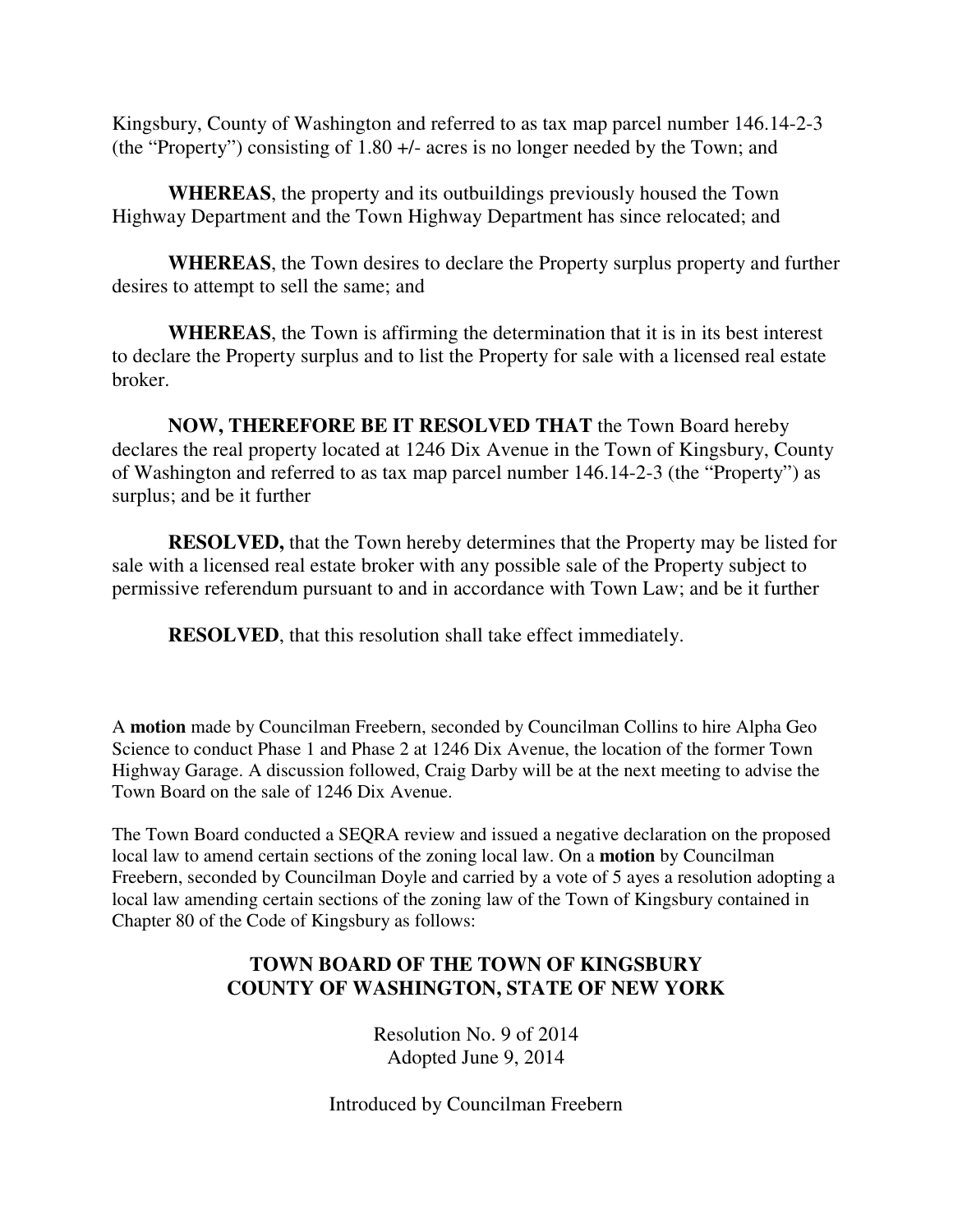Who moved its adoption.

Seconded by Councilman Doyle

### **RESOLUTION ADOPTING PROPOSED LOCAL LAW AMENDING CERTAIN SECTIONS OF THE ZONING LOCAL LAW OF THE TOWN OF KINGSBURY CONTAINED IN CHAPTER 280 OF THE CODE OF THE TOWN OF KINGSBURY**

**WHEREAS**, pursuant to Section 10 of Municipal Home Rule Law and Sections 264 and 265 of Town Law, the Town Board of the Town of Kingsbury (the "Town") has the authority to adopt local laws amending the Zoning Local Law of the Town of Kingsbury and the Code of the Town of Kingsbury; and

**WHEREAS**, the Town Board has consulted with the Planning Board, the Zoning Board of Appeals and the Zoning Administrator, and after due deliberation, finds and determines that updates and amendments to certain sections of the Zoning Local Law of the Town of Kingsbury contained in Chapter 280 of the Code of the Town of Kingsbury as it applies to Junkyards and related activities are necessary and appropriate; and

**WHEREAS,** the Town Board scheduled a public hearing to be held before the Town Board on February 24, 2014 at 7:05 p.m. at the Offices of the Town of Kingsbury, 210 Main Street, Hudson Falls, New York, to hear all interested parties regarding the adoption of a proposed Local Law amending certain sections of zoning regulations contained in Chapter 280 of the Code of the Town of Kingsbury; and

**WHEREAS,** notice of said public hearing was duly posted and then published in *The Post Star*, the official newspaper of the Town, on February 12 , 2014 pursuant to and in conformance with Section 20 of the Municipal Home Rule Law and Sections 264 and 265 of Town Law; and

**WHEREAS,** said public hearing was duly held and all parties in attendance were permitted an opportunity to speak on behalf of or in opposition to the proposed Local Law; and

 **WHEREAS**, the Town Board referred the proposal Local Law to the Washington County Planning Board, and that board's recommendation was to approve the changes, with comments concerning the language used; and

**WHEREAS**, the Town Board after reviewing the Short EAF and taking a hard look at the potential environmental impacts of the proposed Local Law, the Town Board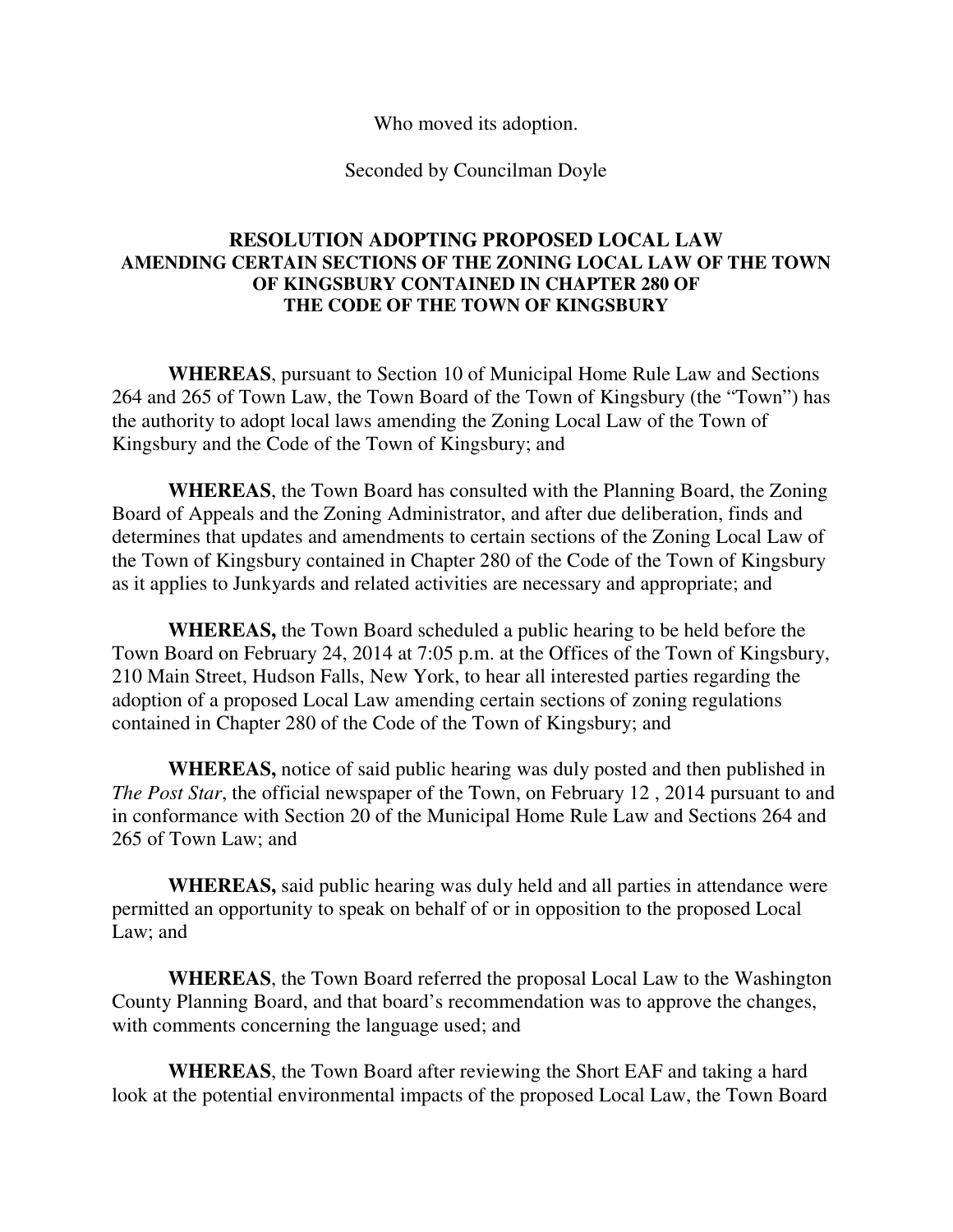issued a Negative Declaration in connection with its findings pursuant to the State Environmental Quality Review Act ("SEQRA"), as codified under 6 NYCRR Part 617 ET. seq., relative to the adoption of the proposed Local Law, whereby the adoption thereof constitutes an Unlisted action that will not have any significant adverse impact upon the environment.

# **NOW, THEREFORE BE IT**

**RESOLVED**, the Board, upon due deliberation of the proposed Local Law and the comments presented at the public hearing, finds that the adoption of the same shall be in the best interests of the Town and protects the public health, safety and welfare. The proposed Local Law is designed to clarify the ambiguity that exists relative certain language found in the Code and to update the penalty and enforcement sections found in the Code; and be it further

**RESOLVED**, the proposed Local Law is hereby adopted, copies of which are attached hereto and made a part hereof; and be it further

**RESOLVED**, the Clerk is hereby instructed to publish a copy of the Local Law in *The Post Star* and to file a certified copy of the Local Law in the Office of the Secretary of State; and be it further

**RESOLVED**, the Law shall take effect upon its filing with the Office of the Secretary of State and filing of an affidavit of publication with the Clerk; and be it further

**RESOLVED**, this resolution shall take effect immediately.

## PRESENT:

James T. Lindsay, Supervisor William R. Collins, Councilman Henry C. Freebern, Councilman Paul R. Bromley, Councilman Richard J. Doyle, Councilman

\_\_\_\_\_\_\_\_\_\_\_\_\_\_\_\_\_\_\_\_\_\_

 $AYES: 5$ NAYES: 0 ABSENT: 0

{Seal}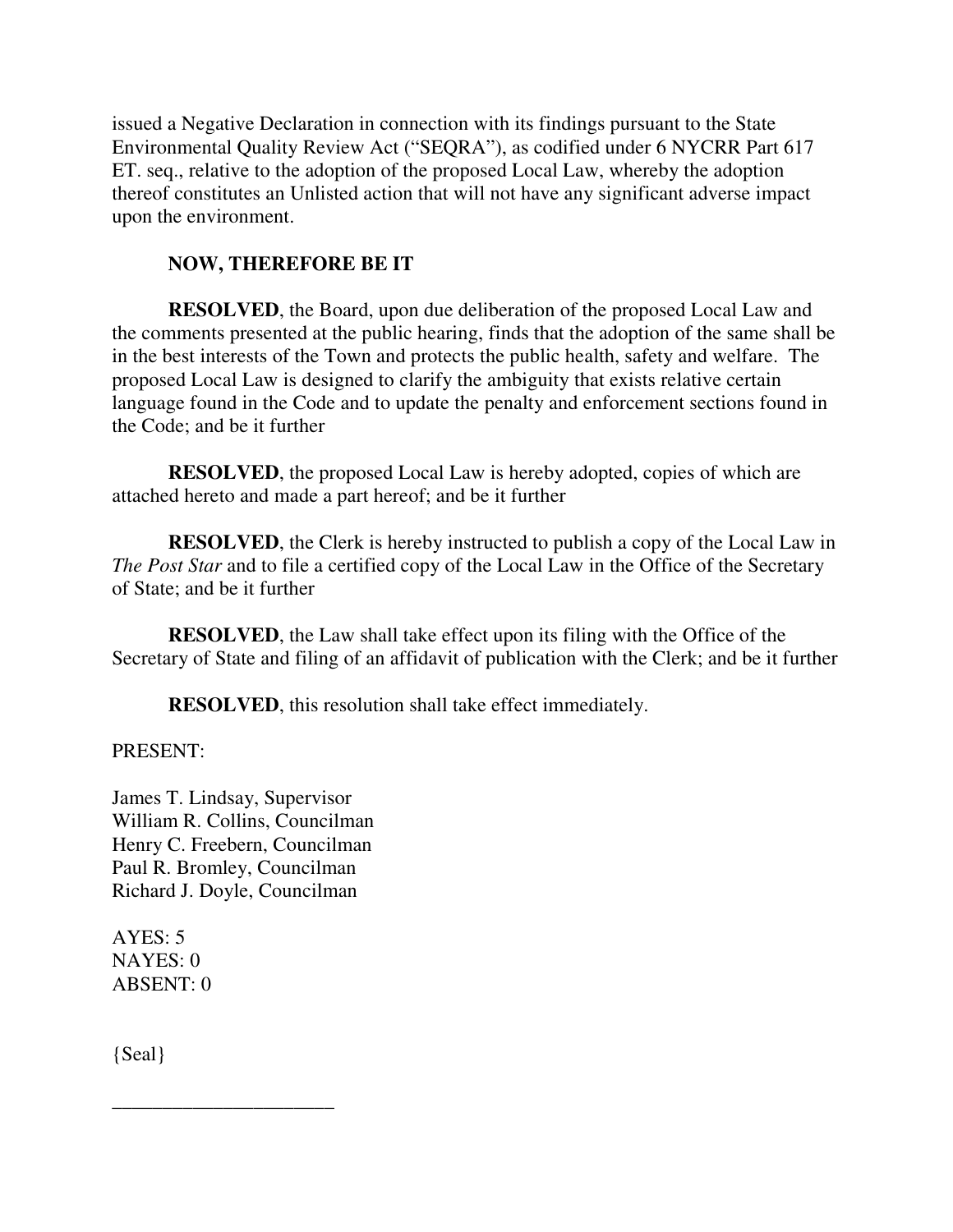Cynthia A. Bardin, Town Clerk Town of Kingsbury

**Motion** by Councilman Bromley, seconded by Councilman Collins and carried by a vote of 5 ayes to close the public hearing on the amendment of certain sections contained in Chapter 80 of the Code of the Town of Kingsbury.

Attorney Bitter, attorney for Northeast Metals, Inc. addressed the Town Board, thanking them for their patience. She assured the Town Board that everything is in place for the junkyard license. Attorney Fuller verified the insurance is in place and progress has been made with the DEC. The Town Board would prefer a letter of credit which should be ready on June 16, 2014. At this time \$20,000.00 Northeast Metal Recyclers, Inc. will notify the Town Board when operation of the car crushing begins. The Town Board conducted a SEQRA review with a negative declaration. A **motion** by Councilman Doyle, seconded by Councilman Collins and carried by a vote of 5 ayes to adopt a declaration that the project will not result in any significant adverse environmental impacts. A **motion** by Councilman Bromley, seconded by Councilman Doyle and carried by a vote of 5 ayes to grant Northeast Metal Recyclers, Inc. a license to operate a junkyard.

#### **TOWN BOARD OF THE TOWN OF KINGSBURY COUNTY OF WASHINGTON, STATE OF NEW YORK**

Resolution No. 10 of 2014 Adopted June 9, 2014

Introduced by **Councilman Bromley** who moved its adoption

Seconded by **Councilman Doyle**

### **RESOLUTION APPROVING JUNKYARD LICENSE APPLICATION OF NORTHEAST METAL RECYCLERS, INC.**

 **WHEREAS**, pursuant to Chapter 174 of the Code of the Town of Kingsbury, Section 10 of the Municipal Home Rule Law, and Section 136 of the General Municipal Law, the Town Board of the Town of Kingsbury (the "Town") has the authority to license and regulate junkyard facilities; and

 **WHEREAS**, by materials originally submitted on March 24, 2014 Northeast Metal Recyclers, Inc. (hereafter "Applicant" or "NEMRI") applied for a Junkyard License and a Scrap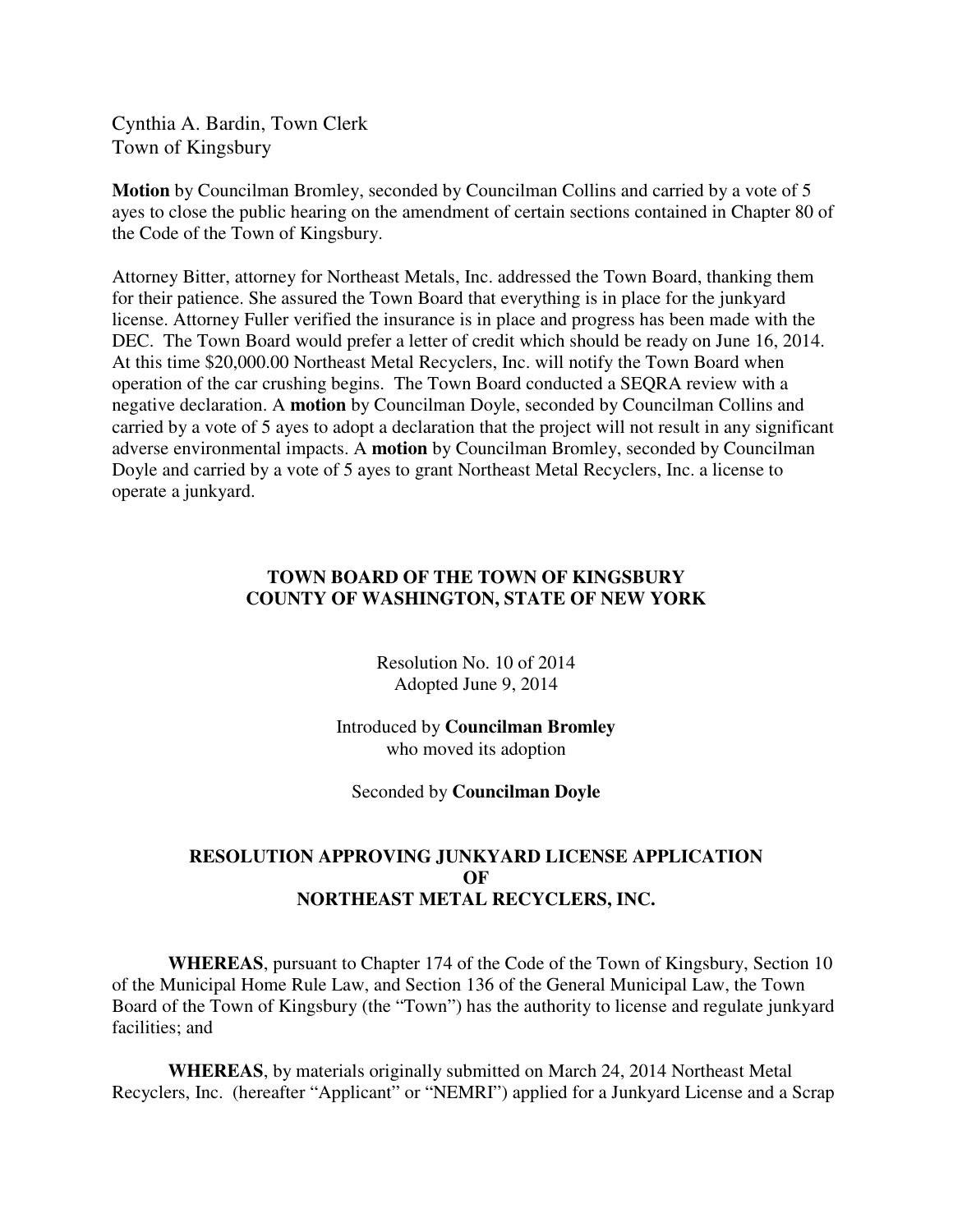Processor License for a facility at 2323 NYS Route 149 (the "Site"); and

 **WHEREAS**, on June 4, 2009 East Side Used Auto Parts received a license to operate a Junkyard and Scrap Processing Facility at the Site, which expires annually on March 31; and

**WHERAS**, East Side Used Auto Parts has been sold to the Applicant with Anthony Marro, a principal with East Side Used Auto Parts retaining a fifty percent (50%) ownership interest in Northeast Metal Recyclers, Inc.; and

**WHEREAS**, the Applicant has submitted the required application materials found in Section 13 of the Junkyard Regulation and Licensing Law, along with all of the materials submitted by the Applicant's predecessor East Side Used Auto Parts for the original license shall be considered in reviewing this matter and hereafter referred to collectively as the "Application"; and

 **WHEREAS**, the Town Board has conducted an uncoordinated review under the State Environmental Quality Review Act (hereafter "SEQRA"), reviewed the potential environmental impact of the application and issued a negative declaration upon concluding their review; and

 **WHEREAS**, upon due consideration, the Town Board is prepared to review the application and make a final determination thereon in accordance with Sections 8, 9, and 13 of the Junkyard Regulation and Licensing Law of the Town of Kingsbury.

 **NOW THEREFORE BE IT RESOLVED** by the Town Board of the Town as follows:

Section 1. Licensing Standards.

a. Ownership and control: The Applicant shall provide proof of legal ownership or the right to use the property for a junkyard proposed during the license period.

The Applicant has previously provided a copy of the deed evidencing ownership of the property by a Limited Liability Company owned by J & A Marro Associates II, LLC. Additionally, an affidavit or lease has been provided affirming the Applicants ability to operate the junkyard facility on Site. The DEC also provided confirmation that the operation of the facility by NEMRI would be permissible relative to the pending enforcement actions the State of New York is pursuing against East Side Used Auto Parts, James Marro, Anthony Marro, or any other related subsidiary.

b. Location: The location must be suitable to the safe operation of the junkyard facility. The following shall be taken into account: the nature and development of surrounding property, such as the proximity of churches, schools, hospitals, public buildings or other places of public gathering; and whether or not the proposed location can be reasonably protected from affecting the public health and safety by reason of offensive or unhealthy odors, smoke, noise, dust, or other pollution. The following shall also be taken into account: the available site access to the proposed location, whether the transportation infrastructure is sufficient to provide ingress and egress to the proposed site, as well as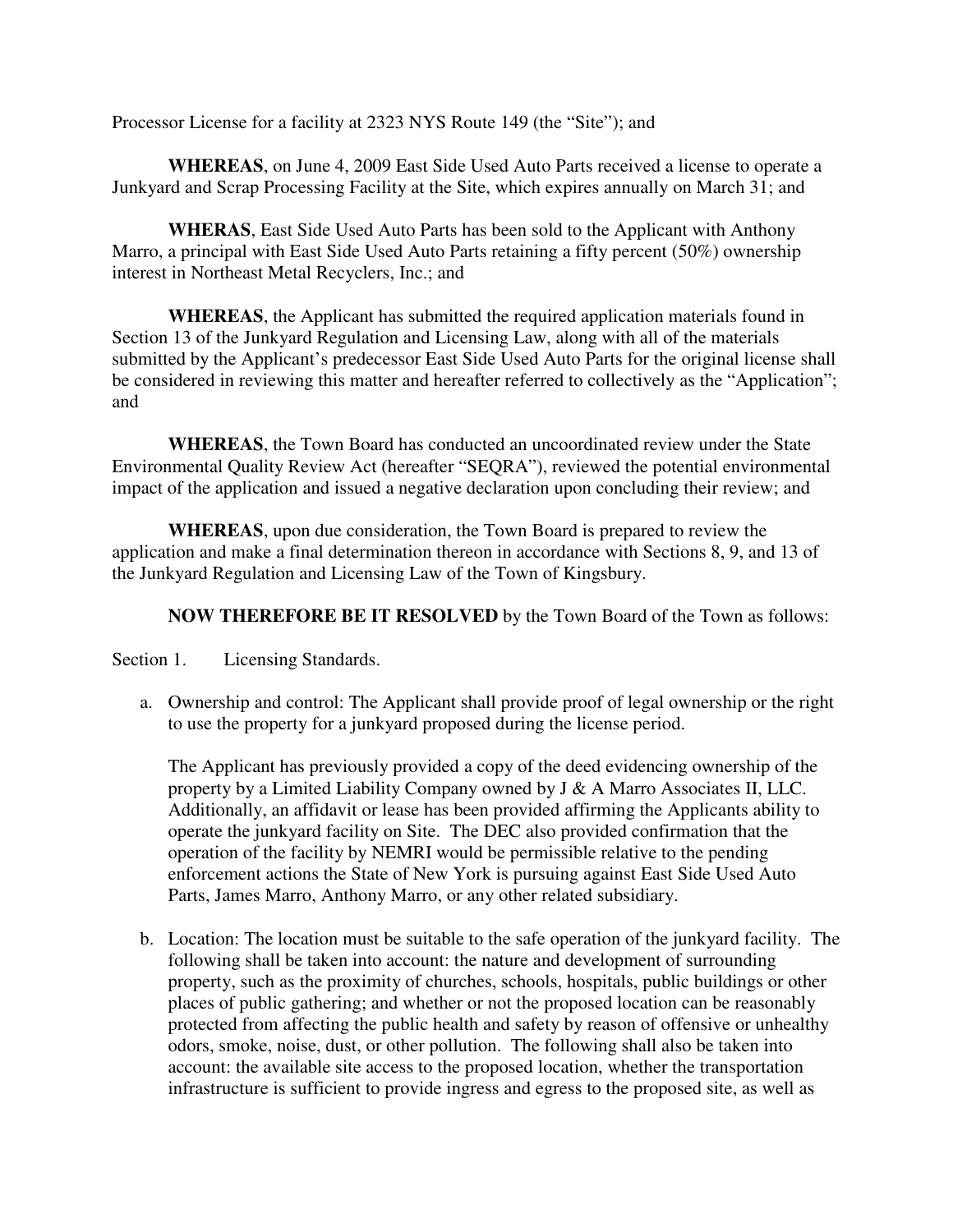accommodating for the increase in scope and intensity of the traffic. No license shall be issued without obtaining a certificate of zoning compliance as provided for in this law.

The Applicant has established the proposed Site is in compliance with the Zoning Ordinance for the Town of Kingsbury and has obtained a certificate of zoning compliance. Impacts to such properties will be further minimized by the physical distance separating the proposed operations and by the Planning Board's careful review of the site plan. The location and proposed site shall minimize any potential impact provided the Site is completed as designed and approved by the Planning Board.

The Applicant has affirmed to have completed Phase I of the Site Plan, and submitted asbuilt construction plans prepared by Jarrett Engineers, PLLC, certifying to the same. The Town Board has required an independent engineer retained at the Applicant's expense to evaluate the site to confirm the commercial development has been completed in accordance with the plans.

The Applicant has affirmed that they will be operating the facility in accordance with the Site Plan Approval previously received by East Side Used Auto Parts.

c. Aesthetic: A clean, wholesome and attractive environment has been declared to be of vital importance to the general welfare of the town citizens. Consideration shall be made to whether the proposed location can be reasonably protected from having an unfavorable effect thereon. Pursuant thereto, special attention shall be made collectively to the type of road servicing the junkyard or from which the junkyard may be seen, the natural or artificial barriers protecting the junkyard from view, the proximity of the proposed junkyard to established residential and recreational areas or main access routes to the site, as well as the reasonable availability of other suitable sites for the junkyard.

The Town previously reviewed and approved the aesthetic components of the Application. The Planning Board previous reviewed the addition revisions to the approved site plan whereby the Applicant received permission to store certain metals behind the Auto Processing Building and around the perimeter of the Metals building as depicted on the approved site plan, as revised.

d. Compliance history: The Applicant's history of compliance shall be considered with any federal, state or local law or any of the following: Section 136 of the NYS General Municipal Law, Articles 6 or 6-C of the NYS General Business Law, Section 415-a of the NYS Vehicle and Traffic Law, any applicable provision of the NYS Environmental Conservation Law, or any regulations promulgated pursuant to said laws.

The compliance history of East Side Used Auto Parts was well documented in the original license, therein the years of violations and non-compliance were all clearly set out. Due to the years of non-compliance the Town Board has previously adopted a zerotolerance policy towards the Applicant and the Site.

East Side Used Auto Parts were issued notices of violations and orders to remedy for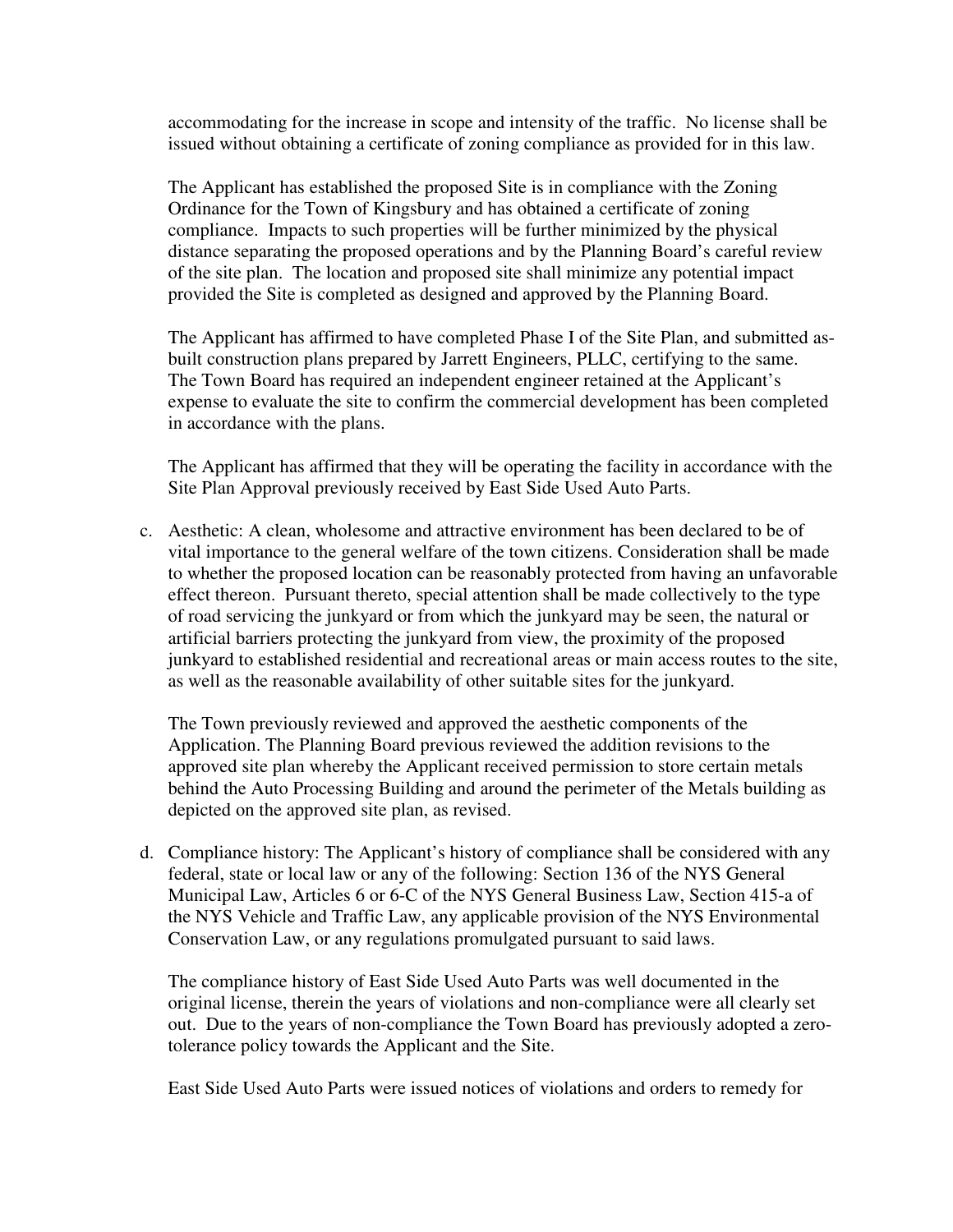prior violations, including failing to comply with the Financial Security requirements contained in Section 14 of the Junkyard Law, which are currently still pending. Specifically, the Applicant failed to maintain pollution liability insurance of at least \$5 million per occurrence and \$5 million in the aggregate for the term of the license period, by allowing the coverage to lapse in October 2012 and failing to notify the Town, as required by the Junkyard Law and their Junkyard License. Furthermore, East Side Used Auto Parts operated without having the financial security in place for the closure and environmental site assessment as required by the Junkyard Law and their Junkyard License. Both of these lapses are inexcusable and individually were grounds for the immediate revocation of their Junkyard License.

On May 17, 2012, the NYS Department of Environmental Conservation issued the Applicant a Notice of Violation relative to a spill on the site and noted eleven additional findings of fact and violations. Moreover, the DEC also performed a compliance inspection on December 11, 2012 and five additional non-compliance issues. These are all serious concerns of the Town and speak to the importance of the Financial Security requirements found in section 14 of the Junkyard Law. This matter is still pending with the DEC and was a source of delay in granting this Application.

Based on the past history and the continuing ownership and involvement of Anthony Marro, the Town Board will continue the zero-tolerance policy towards non-compliance at the Site. Due to the foregoing, failure to comply with any State, Federal or Local laws will not be tolerated. The Applicant shall keep the Town Board informed as to the status of the pending DEC actions relating to the site.

#### Section 2. Approval.

 In consideration of the suitability of the junkyard at the proposed location, the ability to comply with the licensing standards, regulations and requirements of the Junkyard Regulation and Licensing Law, and other reasonable regulations, the Town Board hereby approves the license to operate the facility in accordance with Phase 1, subject to the conditions set forth below.

#### Section 3. Conditions.

Based on all of the foregoing, and all of the evidence and materials submitted by the Applicant, the License for operating a Junkyard, and to operate as a Scrap Processor are hereby approved with the following conditions:

- a. No loaded trucks or product shall be left overnight outside of the fenced storage area.
- b. No product can be stockpiled outside of the fenced open storage, an enclosed structure, or as indicated on the approved revised site plan dated, December 14, 2011.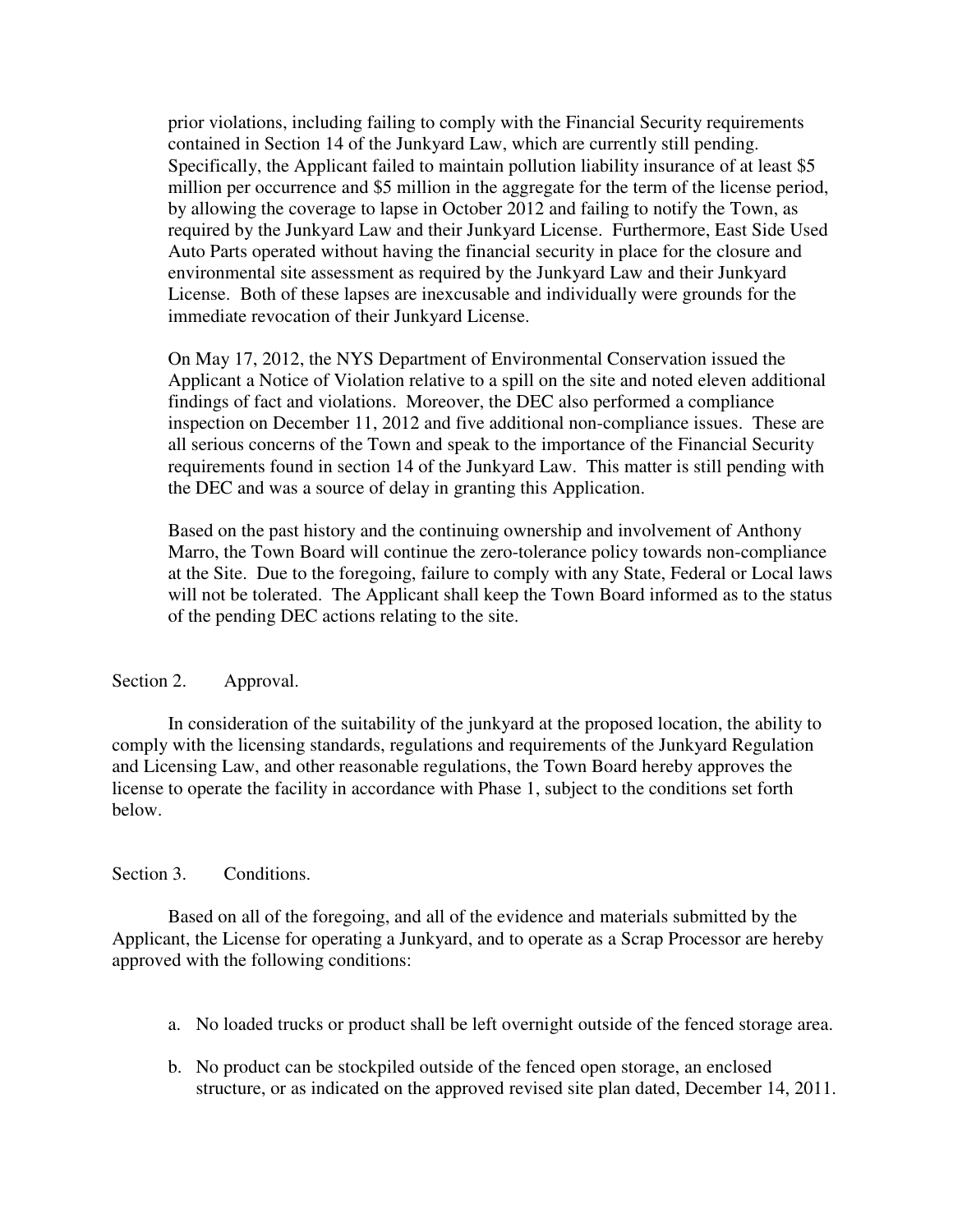- c. Un-drained junk motor vehicles shall not be stored and/or stockpiled on Site.
- d. No junk motor vehicles shall be stored or processed on site until the Town Clerk has received copies of all applicable Municipal, State or Federal permits and/or approvals.
- e. No junk motor vehicles shall be stored or processed on site until the Emergency Access Road has been completed to meet the requirements of the Fire Department for emergency access.
- f. The terms of the East Side Used Auto Part's Site Plan approval, original license, subsequent renewals including all of the conditions contained therein, shall be conditions of this license.
- g. Any changes or amendments to the original site plan approval, as amended by the record document submitted by Jarrett Engineers, PLLC last revised on December 14, 2011, or the addition of any new use at the Site shall require an amendment to this license.
- h. This license shall expire on March 31, 2015 pursuant to the Junkyard Regulation and Licensing Law.
- i. The environmental indemnity insurance is acceptable subject to the final terms of the policy being approved by the Town's Attorney or the Town's insurance agent. Failure to comply with the insurance provision shall result in the immediate and automatic revocation of the license.
- j. The bond or letter of credit required pursuant to section 14 (A) of Junkyard Regulation and Licensing Law shall be reinstated in an amount not less than Twenty Thousand Dollars (\$20,000.00) on or before June 16, 2014. The Applicant shall not commence any operations, accept, or process any junk or scrap at the Site unless and until the financial surety is in place in a form acceptable to the Town. Failure to comply with the financial surety provision shall result in the immediate and automatic revocation of the license.
- k. The site shall be made accessible to the Town's Code Enforcement Officer and shall undergo a formal inspection by said Code Enforcement Officer at least one time per license period.

| <b>AYES</b> | <b>NAYES</b> | <b>ABSTAIN</b> | <b>ABSENT</b> |
|-------------|--------------|----------------|---------------|
|             |              |                |               |
|             |              |                |               |
|             |              |                |               |
|             |              |                |               |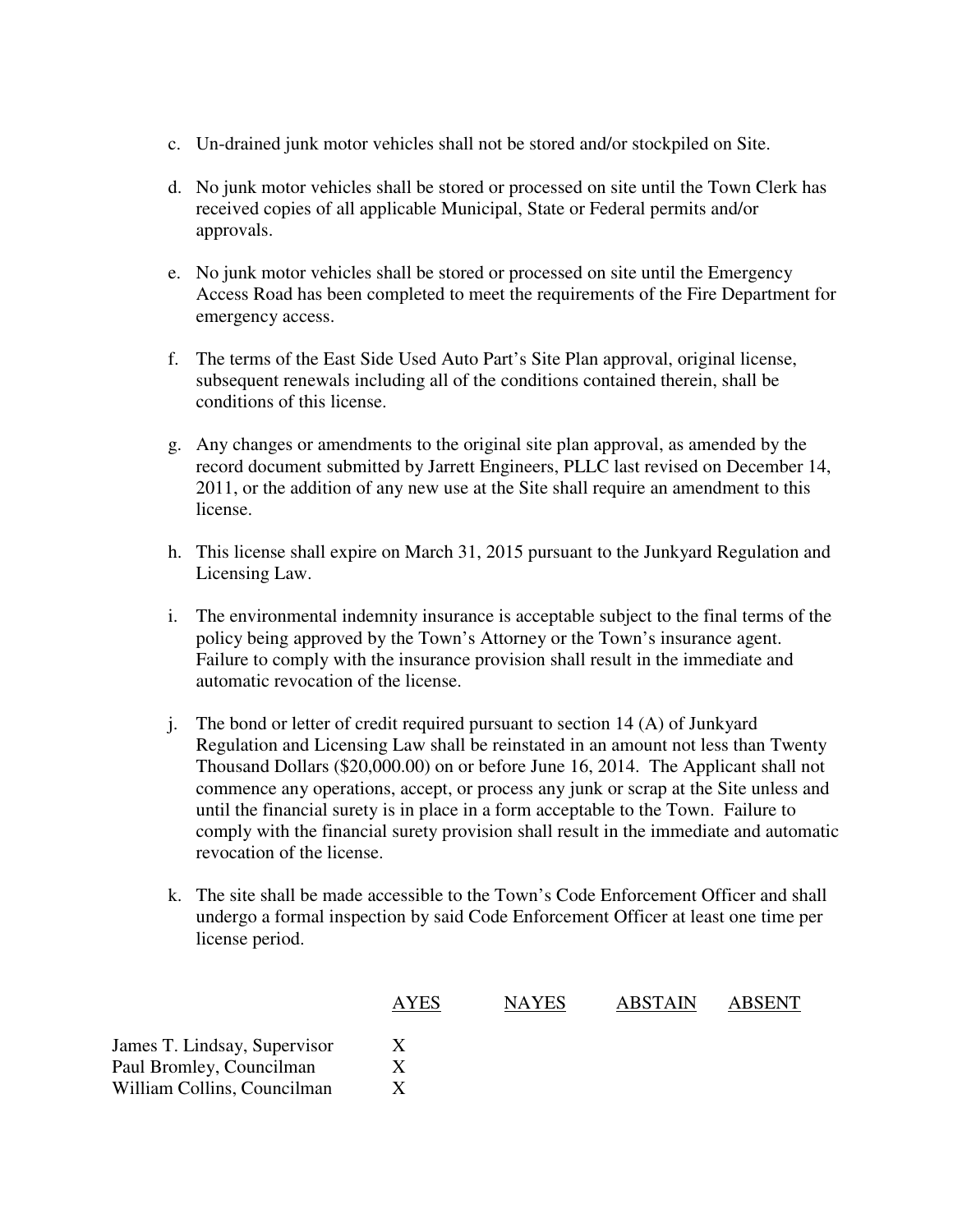Richard Doyle, Councilman X Henry Freebern, Councilman X

{Seal}

\_\_\_\_\_\_\_\_\_\_\_\_\_\_\_\_\_\_\_\_\_\_\_\_\_\_\_\_ Cynthia A. Bardin, Town Clerk Town of Kingsbury

Supervisor Graham reported on the following:

The blueprints for the pipe for the culvert to be replaced on Town Line Road have been received. The blueprints will be read by Dick Doyle and Mike Breault to make sure everything is correct before placing the order. Then they will continue with the order with delivery being at the end of July or first part of August.

Graham reported new progress at the new Highway Garage. The hydro-seeding is complete, painters have returned and the drain in the shower has been repaired. Councilman Bromley suggested that we postpone the Open House of the new Highway Garage until early fall because this is a busy time for Graham and his staff.

Supervisor Lindsay reported that we need to complete the water chlorination project as soon as possible. Superintendent Graham will complete paving Geer Road this week and work on the chlorination project next week.

In regard to the order of the pick-up truck, Superintendent Graham spoke with Pat Greeno, from Washington County and got some of the state contract bidding. Graham is waiting for a quote from Henderson Ford. He is hoping to have more information for the next Town Board meeting.

Graham is also working on specs to list, for the sale of the old highway garage.

Town Clerk reported that she is now in business as a Notary Public. The first document she notarized was for Supervisor Lindsay.

Attorney Fuller advised it would be a very good move for the Town of Kingsbury to opt into the expansion of the Washington County Sewer District. The Town Board discussed establishing tentative water district lines. Doing so will enable the Washington County Sewer District to give an estimate of cost and rate of flow to the town. If the Town of Kingsbury accepts a proposal